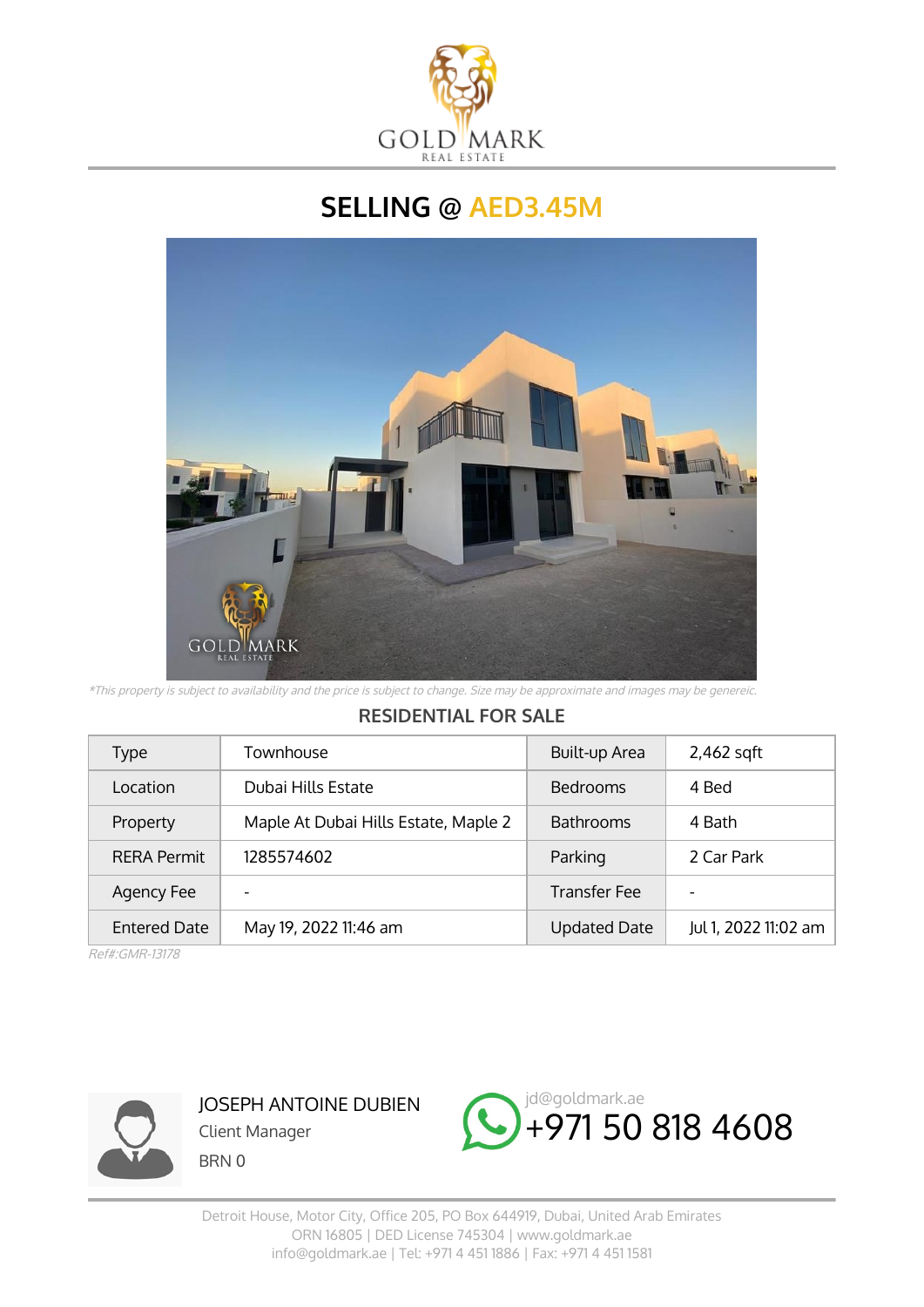

**Gold Mark Real Estate** is proud to offer you this Single Row, Corner Unit in Maple 2 Dubai Hills Estate for Sale.

Unit Features:

- \* Tenanted till March 2023
- \* Corner Unit
- \* Unit Type: 2E
- \* Single Row
- \* Kitchen: Open and Fully Fitted
- \* Bathrooms: 4
- \* Built up Area: 2462 sq ft
- \* Furnished: No
- \* Close to Entrance

Amenities:

- \* Park
- \* Communal Garden
- \* Children's nursery
- \* Children's play area
- \* Golf club and clubhouse
- \* Restaurants
- \* Courts
- \* Shopping Mall
- \* Shops

Maple is a one-of-a-kind community of three, four, and five-bedroom townhouses/villas built around a network of lush green lanes. This peaceful area is located away from the bustling hive of Dubai's city center, with its tree-lined, green streets. It is a component of one of Dubai's most ambitious and strategically placed developments: an appealing green gateway centered on sustainable living in harmony with nature.

Get in touch with our specialist to join a viewing. Call Joseph +971508184608 | info@goldmark.ae

With over 5 years of experience, Gold Mark is a leading real estate company that assists thousands of clients in searching and securing properties in all areas of Dubai.



JOSEPH ANTOINE DUBIEN Client Manager BRN 0